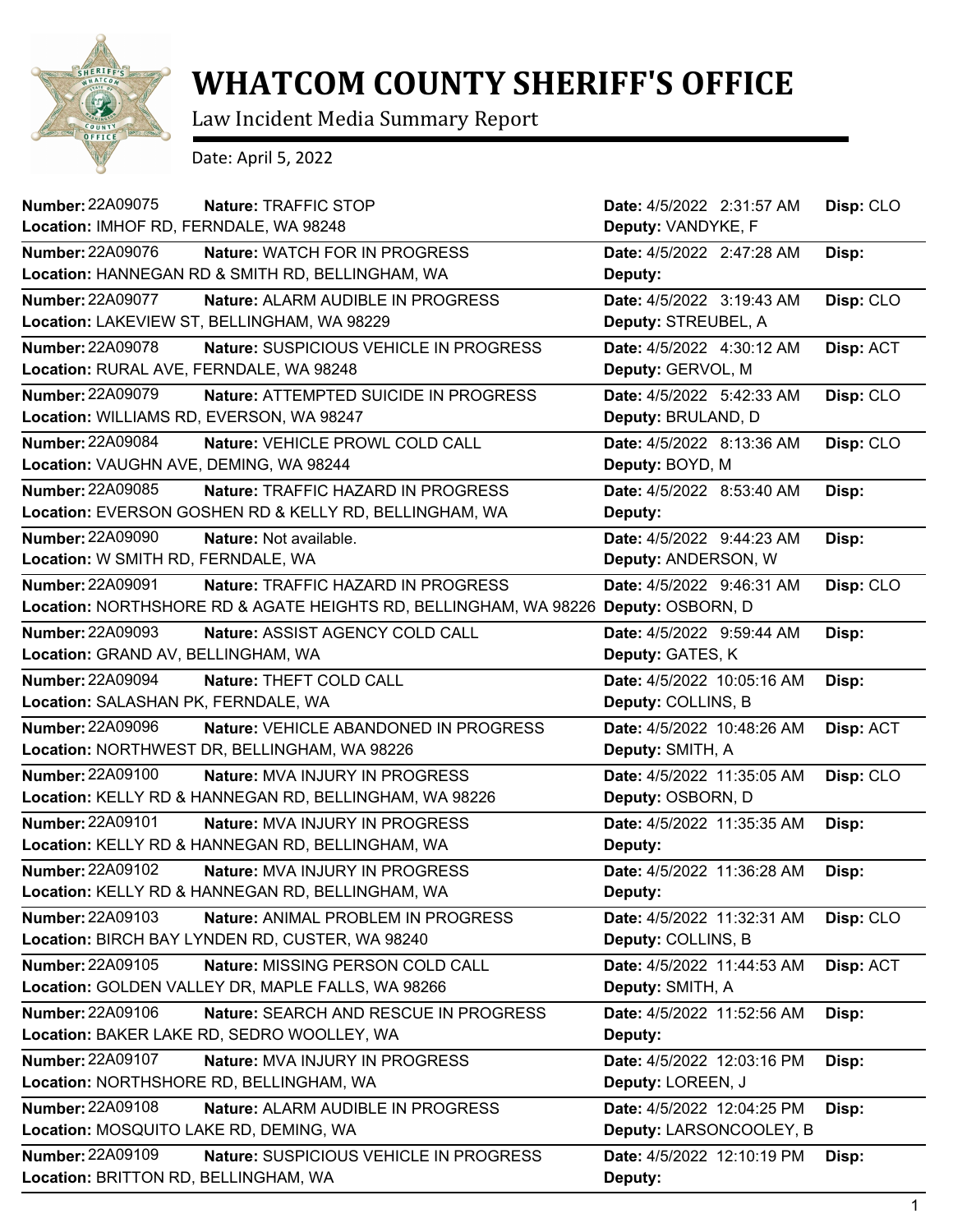| <b>Number: 22A09110</b>                     | Nature: TRANSPORT-POLICE IN PROGRESS                | Date: 4/5/2022 12:33:14 PM | Disp:     |
|---------------------------------------------|-----------------------------------------------------|----------------------------|-----------|
| Location: SQUALICUM PK, BELLINGHAM, WA      |                                                     | Deputy:                    |           |
| Number: 22A09111                            | Nature: ALARM AUDIBLE IN PROGRESS                   | Date: 4/5/2022 12:35:43 PM | Disp: CLO |
| Location: HALL RD, BLAINE, WA 98230         |                                                     | Deputy: LARSONCOOLEY, B    |           |
| <b>Number: 22A09112</b>                     | Nature: WELFARE CHECK IN PROGRESS                   | Date: 4/5/2022 12:45:41 PM | Disp: CLO |
| Location: LARIAT PL, MAPLE FALLS, WA 98266  |                                                     | Deputy: DAMON, T           |           |
| Number: 22A09113                            | Nature: HULK VEHICLE IN PROGRESS                    | Date: 4/5/2022 1:17:00 PM  | Disp: CLO |
| Location: W POLE RD, FERNDALE, WA 98248     |                                                     | Deputy: OSBORN, D          |           |
| Number: 22A09114                            | Nature: CIVIL PROBLEM IN PROGRESS                   | Date: 4/5/2022 1:36:28 PM  | Disp: CLO |
|                                             | Location: MT BAKER HWY, NATIONAL FOREST, WA 98244   | Deputy: MOYES, K           |           |
| Number: 22A09115                            | Nature: NEIGHBORHOOD DISPUTE COLD CALL              | Date: 4/5/2022 1:40:07 PM  | Disp:     |
| Location: MARINE DR, POINT ROBERTS, WA      |                                                     | Deputy: COLLINS, B         |           |
| Number: 22A09116                            | Nature: HULK VEHICLE IN PROGRESS                    | Date: 4/5/2022 1:42:04 PM  | Disp: CLO |
| Location: HANNEGAN RD, LYNDEN, WA 98264     |                                                     | Deputy: OSBORN, D          |           |
| Number: 22A09118                            | Nature: WELFARE CHECK IN PROGRESS                   | Date: 4/5/2022 1:41:42 PM  | Disp: CLO |
| Location: BAMBOO LN, BELLINGHAM, WA 98225   |                                                     | Deputy: SMITH, A           |           |
| <b>Number: 22A09120</b>                     | Nature: HULK VEHICLE IN PROGRESS                    | Date: 4/5/2022 1:54:01 PM  | Disp: CLO |
| Location: BYLSMA RD, LYNDEN, WA 98264       |                                                     | Deputy: OSBORN, D          |           |
| Number: 22A09121                            | Nature: VEHICLE PROWL COLD CALL                     | Date: 4/5/2022 1:10:11 PM  | Disp: CLO |
|                                             | Location: MERCER AVE, BELLINGHAM, WA 98225          | Deputy: BOYD, M            |           |
| <b>Number: 22A09122</b>                     | Nature: SERVE PAPERS IN PROGRESS                    | Date: 4/5/2022 1:57:24 PM  | Disp: CLO |
| Location: GUIDE MERIDIAN, LYNDEN, WA 98264  |                                                     | Deputy: HEYSTEK, L         |           |
| Number: 22A09123                            | <b>Nature: ALARM AUDIBLE IN PROGRESS</b>            | Date: 4/5/2022 2:02:51 PM  | Disp:     |
|                                             | Location: MORNING GLORY DR, BELLINGHAM, WA          | Deputy:                    |           |
| <b>Number: 22A09124</b>                     | Nature: EXTRA PATROL IN PROGRESS                    | Date: 4/5/2022 2:03:11 PM  | Disp:     |
|                                             | Location: FRONTIER VALLEY LN, MAPLE FALLS, WA       | Deputy:                    |           |
| <b>Number: 22A09128</b>                     | Nature: VEHICLE ABANDONED IN PROGRESS               | Date: 4/5/2022 2:34:17 PM  | Disp: ACT |
| Location: MARINE DR, BELLINGHAM, WA 98226   |                                                     | Deputy: SMITH, A           |           |
| <b>Number: 22A09130</b>                     | Nature: SUSPICIOUS PERSON IN PROGRESS               | Date: 4/5/2022 3:04:41 PM  | Disp: CLO |
| Location: HEADY RD, SUMAS, WA 98295         |                                                     | Deputy: MELLEMA, S         |           |
| <b>Number: 22A09131</b>                     | Nature: ASSIST CITIZEN IN PROGRESS                  | Date: 4/5/2022 3:42:10 PM  | Disp: CLO |
| Location: KAAS RD, FERNDALE, WA 98248       |                                                     | Deputy: WOOD, B            |           |
| Number: 22A09132                            | Nature: SERVE WARRANT IN PROGRESS                   | Date: 4/5/2022 4:08:31 PM  | Disp:     |
| Location: GRAND AV, BELLINGHAM, WA          |                                                     | Deputy:                    |           |
| Number: 22A09135                            | Nature: TRAFFIC HAZARD IN PROGRESS                  | Date: 4/5/2022 4:12:53 PM  | Disp: CLO |
|                                             | Location: BISSETT RD & MASSEY RD, EVERSON, WA 98247 | Deputy: OSBORN, D          |           |
| <b>Number: 22A09137</b>                     | Nature: ASSIST CITIZEN IN PROGRESS                  | Date: 4/5/2022 4:42:32 PM  | Disp: INF |
| Location: DIVISION ST, BELLINGHAM, WA 98226 |                                                     | Deputy: KLIX, J            |           |
| Number: 22A09138                            | Nature: DOMESTIC ORDER VIOL COLD CALL               | Date: 4/5/2022 4:44:09 PM  | Disp: CLO |
|                                             | Location: E SUNSET DR, BELLINGHAM, WA 98226         | Deputy: KLUTTS, C          |           |
| <b>Number: 22A09139</b>                     | <b>Nature: SERVE WARRANT IN PROGRESS</b>            | Date: 4/5/2022 4:59:19 PM  | Disp: CLO |
| Location: GUIDE MERIDIAN, LYNDEN, WA 98264  |                                                     | Deputy: MELLEMA, S         |           |
| <b>Number: 22A09140</b>                     | Nature: ALARM AUDIBLE IN PROGRESS                   | Date: 4/5/2022 5:08:37 PM  | Disp:     |
| Location: EDWARDS DR, POINT ROBERTS, WA     |                                                     | Deputy: ANDERS, J          |           |
| <b>Number: 22A09141</b>                     | Nature: WELFARE CHECK IN PROGRESS                   | Date: 4/5/2022 5:16:47 PM  | Disp:     |
| Location: WATERS RD, POINT ROBERTS, WA      |                                                     | Deputy:                    |           |
| <b>Number: 22A09142</b>                     | Nature: TRAFFIC PROBLEM COLD CALL                   | Date: 4/5/2022 5:25:48 PM  | Disp: CLO |
|                                             | Location: HALIBUT DR & BAY RD, BLAINE, WA 98230     | Deputy: OSBORN, D          |           |
|                                             |                                                     |                            |           |